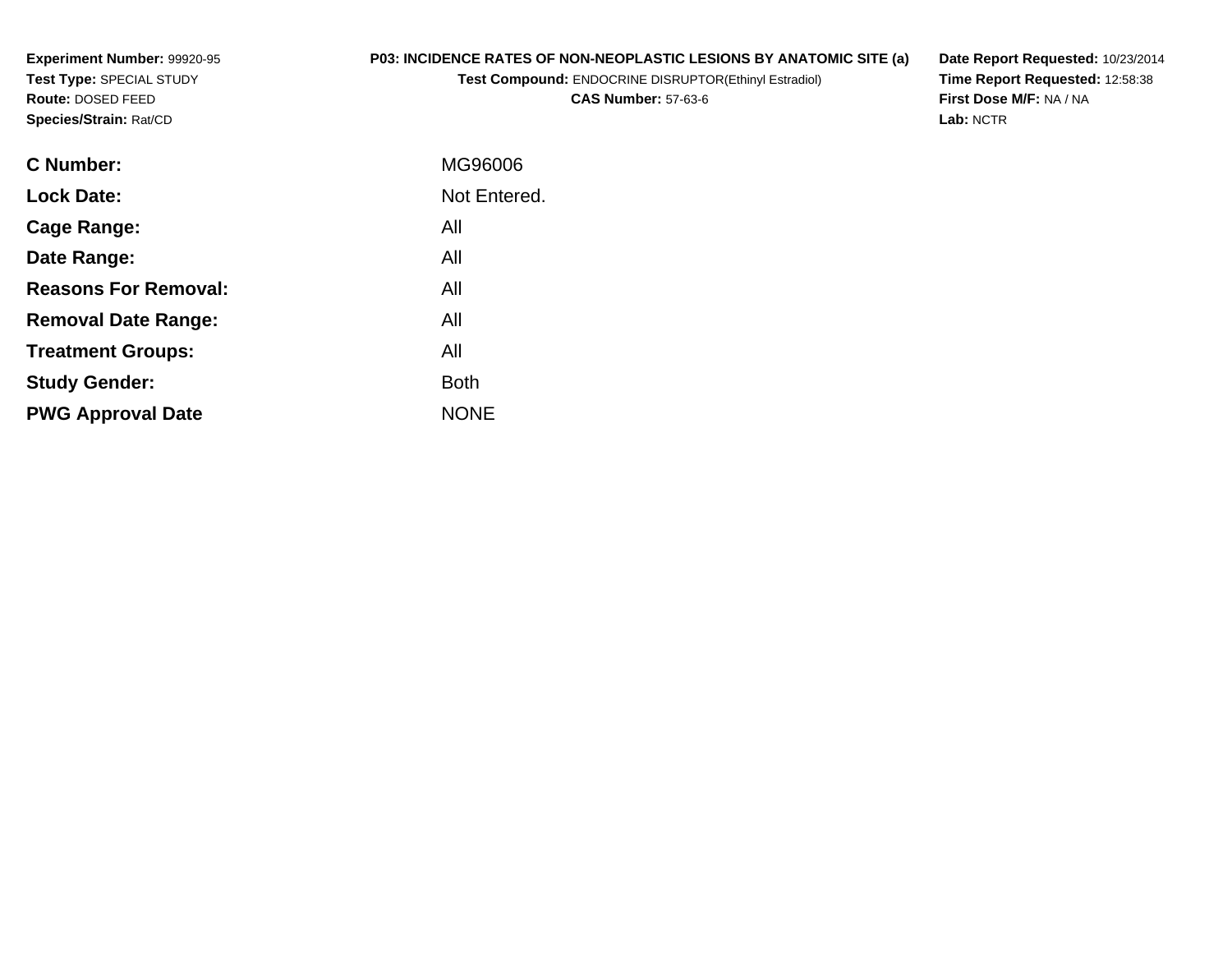**Test Compound:** ENDOCRINE DISRUPTOR(Ethinyl Estradiol)

**CAS Number:** 57-63-6

**Date Report Requested:** 10/23/2014**Time Report Requested:** 12:58:38**First Dose M/F:** NA / NA**Lab:** NCTR

| <b>CD Rat MALE</b>                      | F4<br><b>CONTROL</b> | <b>F4/2PPB TO CTRL</b> |          | F4/10PPB TO CTRL F4/50PPB TO CTRL |
|-----------------------------------------|----------------------|------------------------|----------|-----------------------------------|
| <b>Disposition Summary</b>              |                      |                        |          |                                   |
| <b>Animals Initially In Study</b>       | 25                   | 25                     | 26       | 25                                |
| <b>Early Deaths</b>                     |                      |                        |          |                                   |
| <b>Moribund Sacrifice</b>               |                      |                        | 1        |                                   |
| <b>Survivors</b>                        |                      |                        |          |                                   |
| <b>Terminal Sacrifice</b>               | 25                   | 25                     | 25       | 25                                |
| <b>Animals Examined Microscopically</b> | 25                   | 25                     | 26       | 25                                |
| ALIMENTARY SYSTEM                       |                      |                        |          |                                   |
| Esophagus                               | (0)                  | (0)                    | (1)      | (0)                               |
| Liver                                   | (25)                 | (1)                    | (2)      | (25)                              |
| Bile Duct, Hyperplasia                  |                      |                        | 1(50%)   | 1(4%)                             |
| Cyst                                    | 1(4%)                |                        |          |                                   |
| Hepatocyte, Degeneration                |                      |                        | 1(50%)   |                                   |
| Hepatocyte, Necrosis                    |                      |                        | 1(50%)   |                                   |
| Hepatodiaphragmatic Nodule              |                      |                        | 1(50%)   |                                   |
| Infiltration Cellular, Lymphocyte       | 1(4%)                |                        | 1(50%)   | 1(4%)                             |
| Inflammation, Chronic Active            | 13 (52%)             |                        |          | 10 (40%)                          |
| Vacuolization Cytoplasmic               |                      |                        |          | 1(4%)                             |
| Pancreas                                | (0)                  | (0)                    | (1)      | (0)                               |
| Acinar Cell, Degeneration               |                      |                        | 1 (100%) |                                   |
| Infiltration Cellular, Lymphocyte       |                      |                        | 1 (100%) |                                   |
| CARDIOVASCULAR SYSTEM                   |                      |                        |          |                                   |
| <b>Blood Vessel</b>                     | (0)                  | (0)                    | (1)      | (0)                               |
| Heart                                   | (0)                  | (0)                    | (1)      | (0)                               |
| <b>ENDOCRINE SYSTEM</b>                 |                      |                        |          |                                   |
| <b>Adrenal Cortex</b>                   | (25)                 | (0)                    | (1)      | (25)                              |
| Accessory Adrenal Cortical Nodule       | 1(4%)                |                        |          |                                   |
| Vacuolization Cytoplasmic               | 4 (16%)              |                        |          | 2(8%)                             |
|                                         |                      |                        |          |                                   |

a - Number of animals examined microscopically at site and number of animals with lesion

**Experiment Number:** 99920-95**Test Type:** SPECIAL STUDY**Route:** DOSED FEED**Species/Strain:** Rat/CD

 $\overline{\phantom{0}}$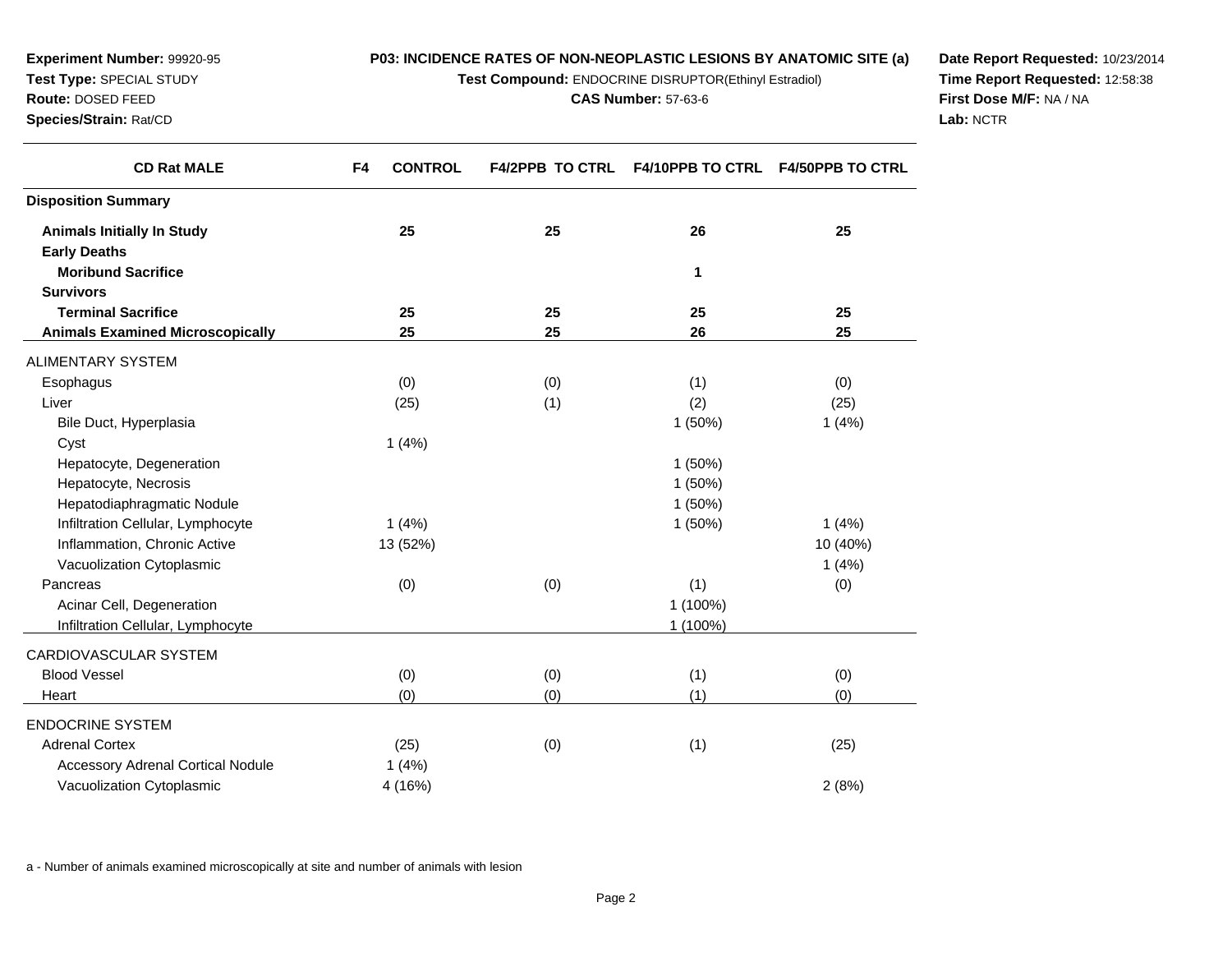**Test Compound:** ENDOCRINE DISRUPTOR(Ethinyl Estradiol)

#### **CAS Number:** 57-63-6

**Date Report Requested:** 10/23/2014**Time Report Requested:** 12:58:38**First Dose M/F:** NA / NA**Lab:** NCTR

| <b>Route: DOSED FEED</b> |
|--------------------------|
| Species/Strain: Rat/CD   |

**Experiment Number:** 99920-95**Test Type:** SPECIAL STUDY

| <b>CD Rat MALE</b>                    | F4 | <b>CONTROL</b> | <b>F4/2PPB TO CTRL</b> | <b>F4/10PPB TO CTRL</b> | <b>F4/50PPB TO CTRL</b> |
|---------------------------------------|----|----------------|------------------------|-------------------------|-------------------------|
| Adrenal Medulla                       |    | (25)           | (0)                    | (1)                     | (25)                    |
| <b>Pituitary Gland</b>                |    | (25)           | (0)                    | (2)                     | (25)                    |
| Pars Distalis, Cyst                   |    |                |                        | 1(50%)                  | 2(8%)                   |
| <b>Thyroid Gland</b>                  |    | (25)           | (0)                    | (0)                     | (25)                    |
| Cyst, Squamous                        |    | 6(24%)         |                        |                         | 4 (16%)                 |
| <b>GENERAL BODY SYSTEM</b>            |    |                |                        |                         |                         |
| None                                  |    |                |                        |                         |                         |
| <b>GENITAL SYSTEM</b>                 |    |                |                        |                         |                         |
| <b>Coagulating Gland</b>              |    | (25)           | (25)                   | (26)                    | (24)                    |
| Bilateral, Developmental Malformation |    | 1(4%)          |                        |                         | 1(4%)                   |
| Developmental Malformation            |    | 9(36%)         | 9(36%)                 | 6(23%)                  | 10 (42%)                |
| Hypoplasia                            |    |                |                        | 1(4%)                   |                         |
| Epididymis                            |    | (25)           | (25)                   | (26)                    | (25)                    |
| Atrophy                               |    |                |                        |                         | 1(4%)                   |
| Hypoplasia                            |    |                |                        | 1(4%)                   |                         |
| Hypospermia                           |    |                |                        |                         | 1(4%)                   |
| <b>Preputial Gland</b>                |    | (0)            | (2)                    | (1)                     | (0)                     |
| Duct, Dilatation                      |    |                | 2 (100%)               |                         |                         |
| Inflammation, Suppurative             |    |                | 2 (100%)               | 1 (100%)                |                         |
| Prostate, Dorsal/Lateral Lobe         |    | (6)            | (7)                    | (10)                    | (6)                     |
| Hypoplasia                            |    |                |                        | $1(10\%)$               |                         |
| Inflammation, Suppurative             |    | 6 (100%)       | 7 (100%)               | $9(90\%)$               | 6 (100%)                |
| Prostate, Dorsal/lateral Lobe         |    | (19)           | (18)                   | (16)                    | (19)                    |
| Prostate, Ventral Lobe                |    | (25)           | (25)                   | (26)                    | (25)                    |
| Hypoplasia                            |    |                |                        | 1(4%)                   |                         |
| Infiltration Cellular, Lymphocyte     |    | 14 (56%)       | 9(36%)                 | 13 (50%)                | 16 (64%)                |
| Inflammation, Suppurative             |    | 1(4%)          | 1(4%)                  |                         |                         |
| <b>Rete Testes</b>                    |    | (25)           | (24)                   | (26)                    | (25)                    |
| Dilatation                            |    |                |                        |                         | 1(4%)                   |

a - Number of animals examined microscopically at site and number of animals with lesion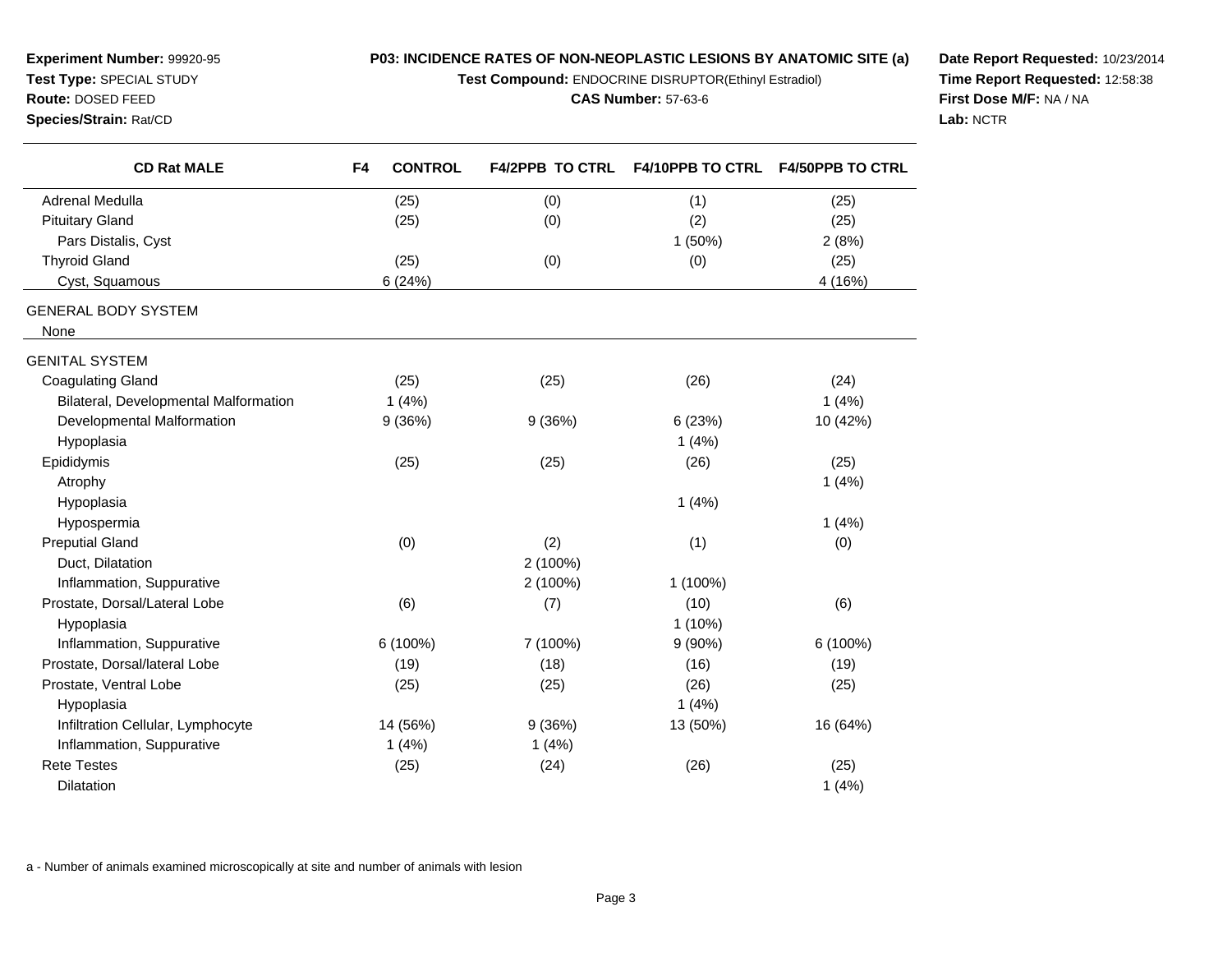**Test Compound:** ENDOCRINE DISRUPTOR(Ethinyl Estradiol)

**CAS Number:** 57-63-6

**Date Report Requested:** 10/23/2014**Time Report Requested:** 12:58:38**First Dose M/F:** NA / NA**Lab:** NCTR

| <b>CD Rat MALE</b>                                   | <b>CONTROL</b><br>F4 | <b>F4/2PPB TO CTRL</b> | <b>F4/10PPB TO CTRL</b> | <b>F4/50PPB TO CTRL</b> |
|------------------------------------------------------|----------------------|------------------------|-------------------------|-------------------------|
| <b>Seminal Vesicle</b>                               | (25)                 | (25)                   | (26)                    | (25)                    |
| Hypoplasia                                           |                      |                        | 1(4%)                   |                         |
| <b>Testes</b>                                        | (25)                 | (25)                   | (26)                    | (25)                    |
| Hypoplasia                                           |                      |                        | 1(4%)                   |                         |
| Seminif Tub, Degeneration                            | 1(4%)                | 3(12%)                 |                         | 1(4%)                   |
| <b>HEMATOPOIETIC SYSTEM</b>                          |                      |                        |                         |                         |
| <b>Bone Marrow</b>                                   | (25)                 | (0)                    | (1)                     | (25)                    |
| Spleen                                               | (25)                 | (0)                    | (1)                     | (25)                    |
| Congestion                                           |                      |                        | 1 (100%)                |                         |
| Hyperplasia, Lymphoid                                |                      |                        | 1 (100%)                | 1(4%)                   |
| Thymus                                               | (25)                 | (0)                    | (1)                     | (25)                    |
| Atrophy                                              |                      |                        | 1 (100%)                |                         |
| <b>INTEGUMENTARY SYSTEM</b>                          |                      |                        |                         |                         |
| <b>Mammary Gland</b>                                 | (25)                 | (25)                   | (25)                    | (25)                    |
| Alveolus, Hyperplasia                                | 3(12%)               | 5 (20%)                | 5 (20%)                 | 7 (28%)                 |
| Duct, Hyperplasia                                    | 1(4%)                |                        | 2(8%)                   |                         |
| Skin                                                 | (0)                  | (0)                    | (1)                     | (0)                     |
| MUSCULOSKELETAL SYSTEM                               |                      |                        |                         |                         |
| <b>Bone</b>                                          | (25)                 | (0)                    | (1)                     | (25)                    |
| NERVOUS SYSTEM                                       |                      |                        |                         |                         |
| <b>Brain</b>                                         | (0)                  | (0)                    | (1)                     | (0)                     |
| Spinal Cord                                          | (0)                  | (0)                    | (1)                     | (0)                     |
| <b>RESPIRATORY SYSTEM</b>                            |                      |                        |                         |                         |
| Lung                                                 | (0)                  | (0)                    | (1)                     | (0)                     |
| Infiltration Cellular, Histiocyte                    |                      |                        | 1 (100%)                |                         |
| Peribronchiolr, Infiltration Cellular,<br>Lymphocyte |                      |                        | 1 (100%)                |                         |
| Trachea                                              | (0)                  | (0)                    | (1)                     | (0)                     |

a - Number of animals examined microscopically at site and number of animals with lesion

**Experiment Number:** 99920-95**Test Type:** SPECIAL STUDY**Route:** DOSED FEED**Species/Strain:** Rat/CD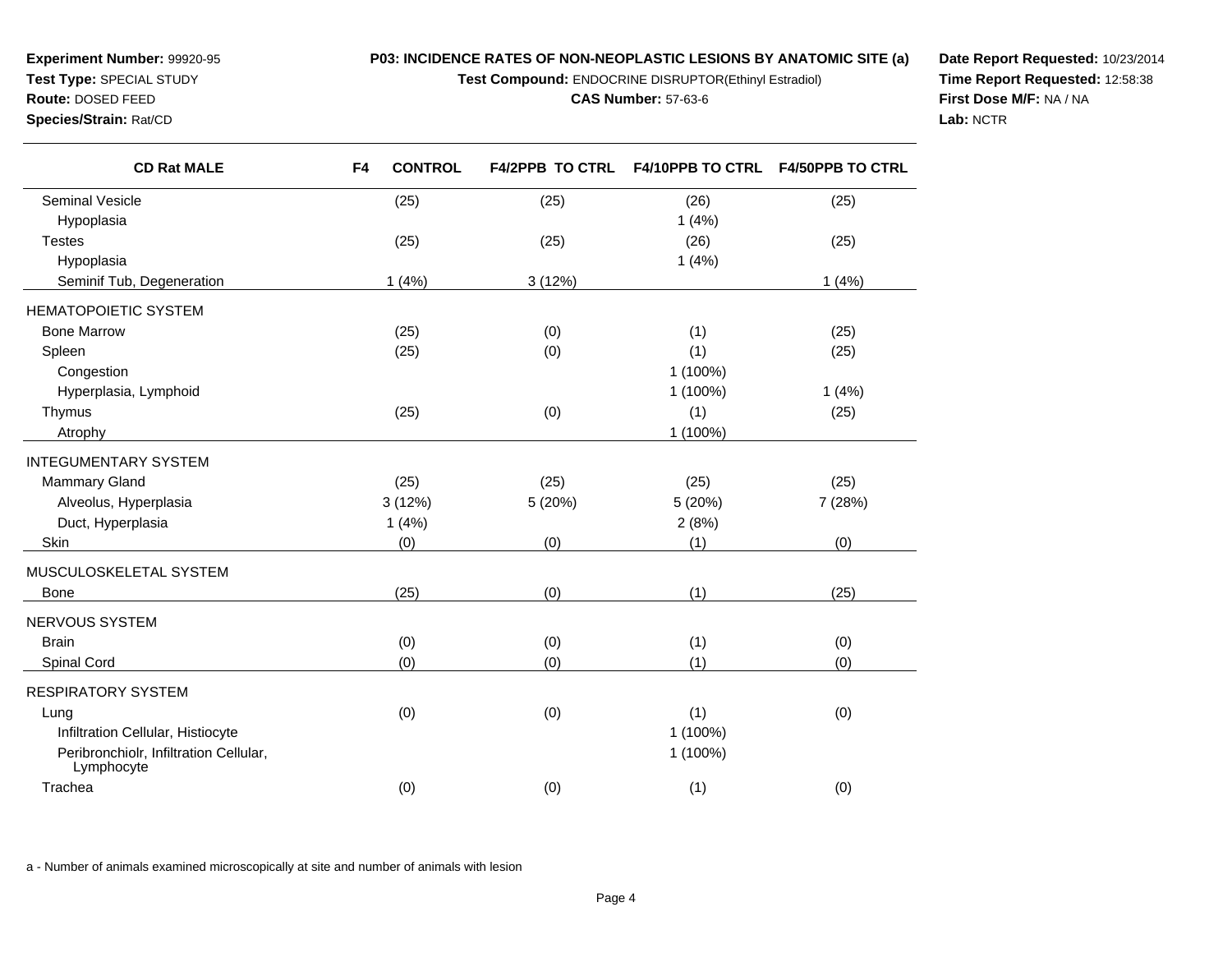| Experiment Number: 99920-95<br>Test Type: SPECIAL STUDY<br>Route: DOSED FEED<br>Species/Strain: Rat/CD | P03: INCIDENCE RATES OF NON-NEOPLASTIC LESIONS BY ANATOMIC SITE (a)<br>Test Compound: ENDOCRINE DISRUPTOR(Ethinyl Estradiol)<br><b>CAS Number: 57-63-6</b> |                        |                  |                         | Date Report Requested: 10/23/2014<br>Time Report Requested: 12:58:38<br>First Dose M/F: NA / NA<br>Lab: NCTR |
|--------------------------------------------------------------------------------------------------------|------------------------------------------------------------------------------------------------------------------------------------------------------------|------------------------|------------------|-------------------------|--------------------------------------------------------------------------------------------------------------|
| <b>CD Rat MALE</b>                                                                                     | <b>CONTROL</b><br>F4                                                                                                                                       | <b>F4/2PPB TO CTRL</b> | F4/10PPB TO CTRL | <b>F4/50PPB TO CTRL</b> |                                                                                                              |
| SPECIAL SENSES SYSTEM<br>None                                                                          |                                                                                                                                                            |                        |                  |                         |                                                                                                              |
| <b>URINARY SYSTEM</b>                                                                                  |                                                                                                                                                            |                        |                  |                         |                                                                                                              |
| Kidney                                                                                                 | (25)                                                                                                                                                       | (0)                    | (1)              | (25)                    |                                                                                                              |
| Cortex, Cyst                                                                                           | 1(4%)                                                                                                                                                      |                        |                  | 4 (16%)                 |                                                                                                              |
| Epithelium, Pelvis, Hyperplasia                                                                        |                                                                                                                                                            |                        |                  | 1(4%)                   |                                                                                                              |
| <b>Hyaline Droplet</b>                                                                                 |                                                                                                                                                            |                        |                  | 4 (16%)                 |                                                                                                              |
| Infiltration Cellular, Lymphocyte                                                                      | 14 (56%)                                                                                                                                                   |                        | $1(100\%)$       | 13 (52%)                |                                                                                                              |
| Inflammation, Chronic                                                                                  | 1 $(4%)$                                                                                                                                                   |                        |                  |                         |                                                                                                              |
| Interstitium, Fibrosis                                                                                 |                                                                                                                                                            |                        | 1 (100%)         | 2(8%)                   |                                                                                                              |
| Renal Tubule, Dilatation                                                                               | 2(8%)                                                                                                                                                      |                        |                  | 5(20%)                  |                                                                                                              |
| Renal Tubule, Mineralization                                                                           |                                                                                                                                                            |                        |                  | 1(4%)                   |                                                                                                              |
| Renal Tubule, Regeneration                                                                             | 8 (32%)                                                                                                                                                    |                        |                  | 11 (44%)                |                                                                                                              |
| <b>Urinary Bladder</b>                                                                                 | (0)                                                                                                                                                        | (0)                    | (1)              | (0)                     |                                                                                                              |

# \*\*\*END OF MALE DATA\*\*\*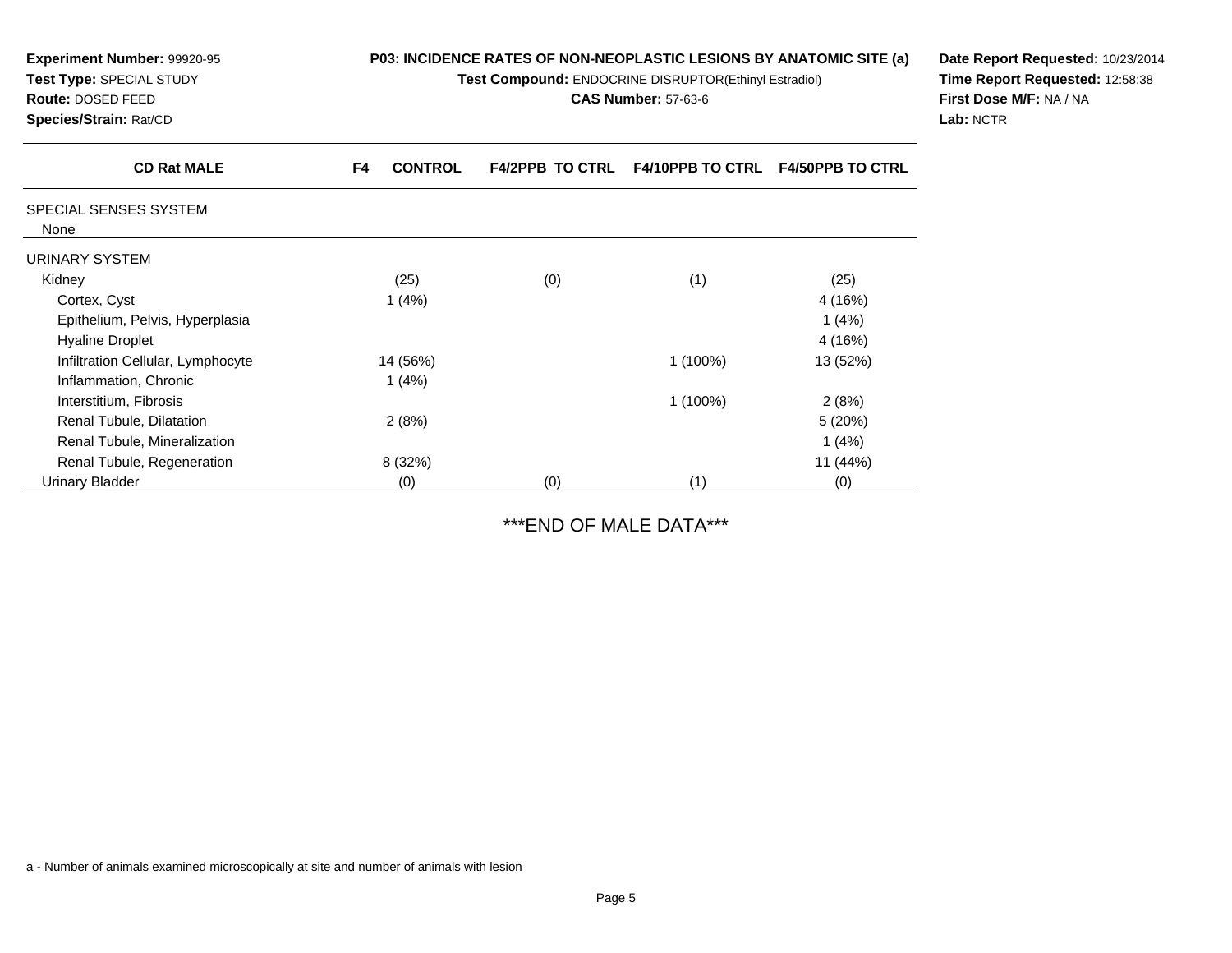**Test Compound:** ENDOCRINE DISRUPTOR(Ethinyl Estradiol)

**CAS Number:** 57-63-6

**Date Report Requested:** 10/23/2014**Time Report Requested:** 12:58:38**First Dose M/F:** NA / NA**Lab:** NCTR

| <b>CD Rat FEMALE</b>                    | F4<br><b>CONTROL</b> | <b>F4/2PPB TO CTRL</b> |     | F4/10PPB TO CTRL F4/50PPB TO CTRL |
|-----------------------------------------|----------------------|------------------------|-----|-----------------------------------|
| <b>Disposition Summary</b>              |                      |                        |     |                                   |
| <b>Animals Initially In Study</b>       | 25                   | 25                     | 26  | 25                                |
| <b>Early Deaths</b>                     |                      |                        |     |                                   |
| <b>Natural Death</b>                    |                      |                        | 1   |                                   |
| <b>Survivors</b>                        |                      |                        |     |                                   |
| <b>Terminal Sacrifice</b>               | 25                   | 25                     | 25  | 25                                |
| <b>Animals Examined Microscopically</b> | 25                   | 25                     | 26  | 25                                |
| <b>ALIMENTARY SYSTEM</b>                |                      |                        |     |                                   |
| Esophagus                               | (0)                  | (0)                    | (1) | (0)                               |
| Liver                                   | (25)                 | (0)                    | (1) | (25)                              |
| Developmental Malformation              | 1(4%)                |                        |     |                                   |
| Pancreas                                | (0)                  | (0)                    | (1) | (0)                               |
| CARDIOVASCULAR SYSTEM                   |                      |                        |     |                                   |
| <b>Blood Vessel</b>                     | (0)                  | (0)                    | (1) | (0)                               |
| Heart                                   | (0)                  | (0)                    | (1) | (0)                               |
| <b>ENDOCRINE SYSTEM</b>                 |                      |                        |     |                                   |
| <b>Adrenal Cortex</b>                   | (25)                 | (0)                    | (2) | (25)                              |
| Adrenal Medulla                         | (25)                 | (0)                    | (2) | (25)                              |
| <b>Pituitary Gland</b>                  | (25)                 | (0)                    | (1) | (25)                              |
| <b>Thyroid Gland</b>                    | (25)                 | (0)                    | (1) | (25)                              |
| Bilateral, Keratin Cyst                 | 1(4%)                |                        |     |                                   |
| Keratin Cyst                            | 1(4%)                |                        |     | 1(4%)                             |
| <b>GENERAL BODY SYSTEM</b>              |                      |                        |     |                                   |
| None                                    |                      |                        |     |                                   |
| <b>GENITAL SYSTEM</b>                   |                      |                        |     |                                   |
| <b>Clitoral Gland</b>                   | (3)                  | (0)                    | (0) | (0)                               |
| <b>Distended</b>                        | 3 (100%)             |                        |     |                                   |

a - Number of animals examined microscopically at site and number of animals with lesion

**Experiment Number:** 99920-95**Test Type:** SPECIAL STUDY**Route:** DOSED FEED**Species/Strain:** Rat/CD

 $\overline{\phantom{0}}$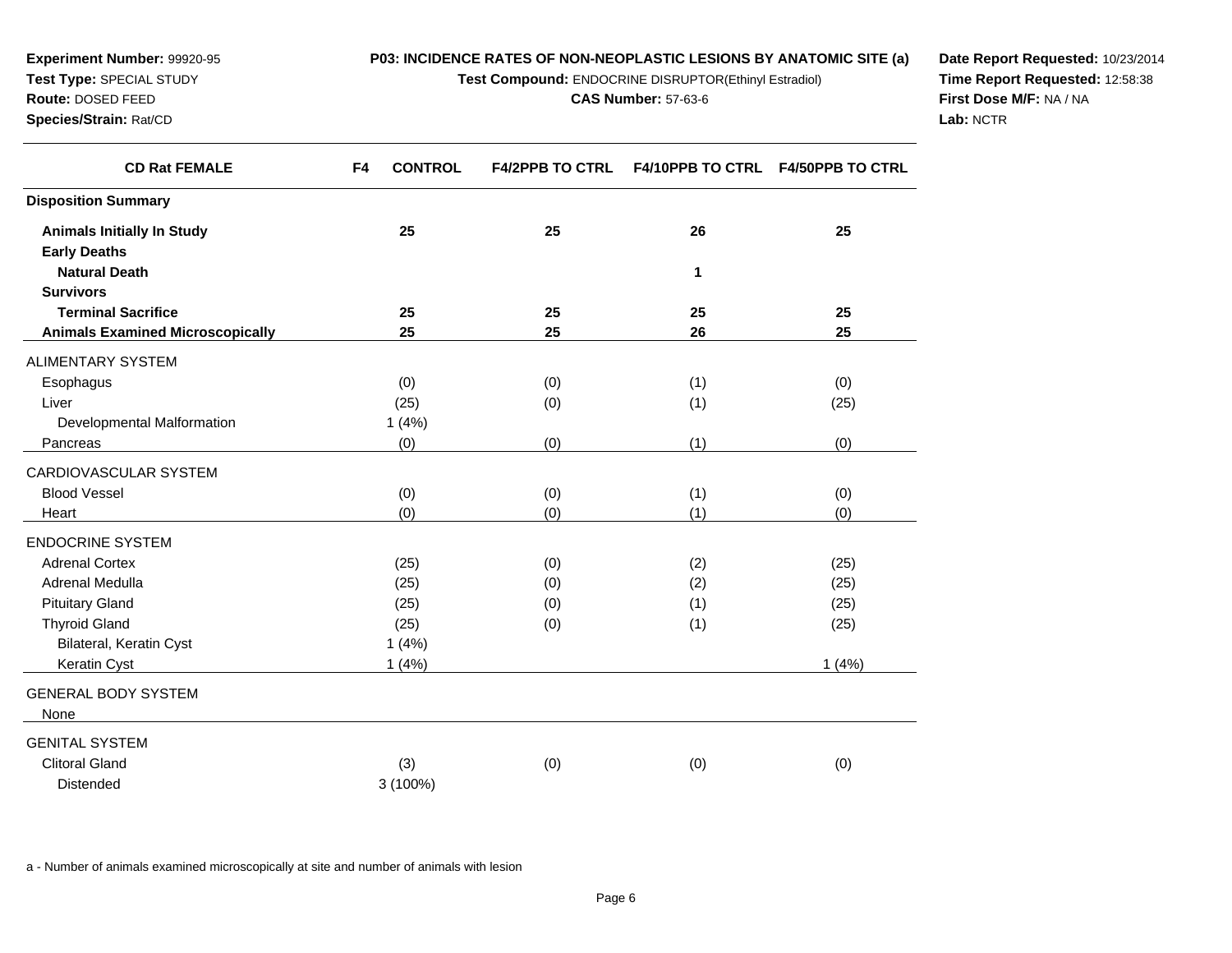**Test Compound:** ENDOCRINE DISRUPTOR(Ethinyl Estradiol)

**CAS Number:** 57-63-6

**Date Report Requested:** 10/23/2014**Time Report Requested:** 12:58:39**First Dose M/F:** NA / NA**Lab:** NCTR

| <b>Experiment Number: 99920-95</b> |
|------------------------------------|
| <b>Test Type: SPECIAL STUDY</b>    |
| <b>Route: DOSED FEED</b>           |
| Species/Strain: Rat/CD             |

|                              |                      |          | <b>F4/50PPB TO CTRL</b> |
|------------------------------|----------------------|----------|-------------------------|
| Inflammation, Chronic Active | 3 (100%)             |          |                         |
| Ovary                        | (25)<br>(25)         | (26)     | (25)                    |
| Corpus Luteum, Cyst          |                      |          | 1(4%)                   |
| Cyst                         | 2(8%)<br>1(4%)       |          |                         |
| <b>Diestrus</b>              | 6(24%)<br>7 (28%)    | 9(35%)   | 8 (32%)                 |
| <b>Estrus</b>                | 11 (44%)<br>7 (28%)  | 2(8%)    | 2(8%)                   |
| Follicle, Cyst               | 1(4%)                |          | 1(4%)                   |
| Metestrus                    | 4 (16%)<br>3(12%)    | 3(12%)   | 6(24%)                  |
| Proestrus                    | 8 (32%)<br>4 (16%)   | 12 (46%) | 9(36%)                  |
| Oviduct                      | (25)<br>(25)         | (26)     | (25)                    |
| Uterus                       | (25)<br>(25)         | (26)     | (25)                    |
| <b>Diestrus</b>              | 5 (20%)<br>6(24%)    | 7 (27%)  | 7 (28%)                 |
| <b>Estrus</b>                | 11 (44%)<br>7(28%)   | 2(8%)    | 2(8%)                   |
| Metestrus                    | 5 (20%)<br>4(16%)    | 5 (19%)  | 7 (28%)                 |
| Proestrus                    | 8 (32%)<br>4 (16%)   | 12 (46%) | 9(36%)                  |
| Vagina                       | (25)<br>(25)         | (26)     | (25)                    |
| <b>Diestrus</b>              | 5 (20%)<br>6(24%)    | 7 (27%)  | 7 (28%)                 |
| <b>Estrus</b>                | 8 (32%)<br>7 (28%)   | 4 (15%)  | 5 (20%)                 |
| Metestrus                    | 5 (20%)<br>8 (32%)   | 5 (19%)  | 5 (20%)                 |
| Proestrus                    | 7 (28%)<br>4 (16%)   | 10 (38%) | 8 (32%)                 |
| HEMATOPOIETIC SYSTEM         |                      |          |                         |
| <b>Bone Marrow</b>           | (25)<br>(0)          | (1)      | (25)                    |
| Lymph Node                   | (0)<br>(0)           | (1)      | (0)                     |
| Lymph Node, Mandibular       | (0)<br>(0)           | (1)      | (0)                     |
| Spleen                       | (0)<br>(25)          | (2)      | (25)                    |
| Thymus                       | (25)<br>(0)          | (1)      | (25)                    |
| INTEGUMENTARY SYSTEM         |                      |          |                         |
| <b>Mammary Gland</b>         | (25)<br>(25)         | (26)     | (25)                    |
| Alveolus, Hyperplasia        | 11 (44%)<br>14 (56%) | 7 (27%)  | 9(36%)                  |

a - Number of animals examined microscopically at site and number of animals with lesion